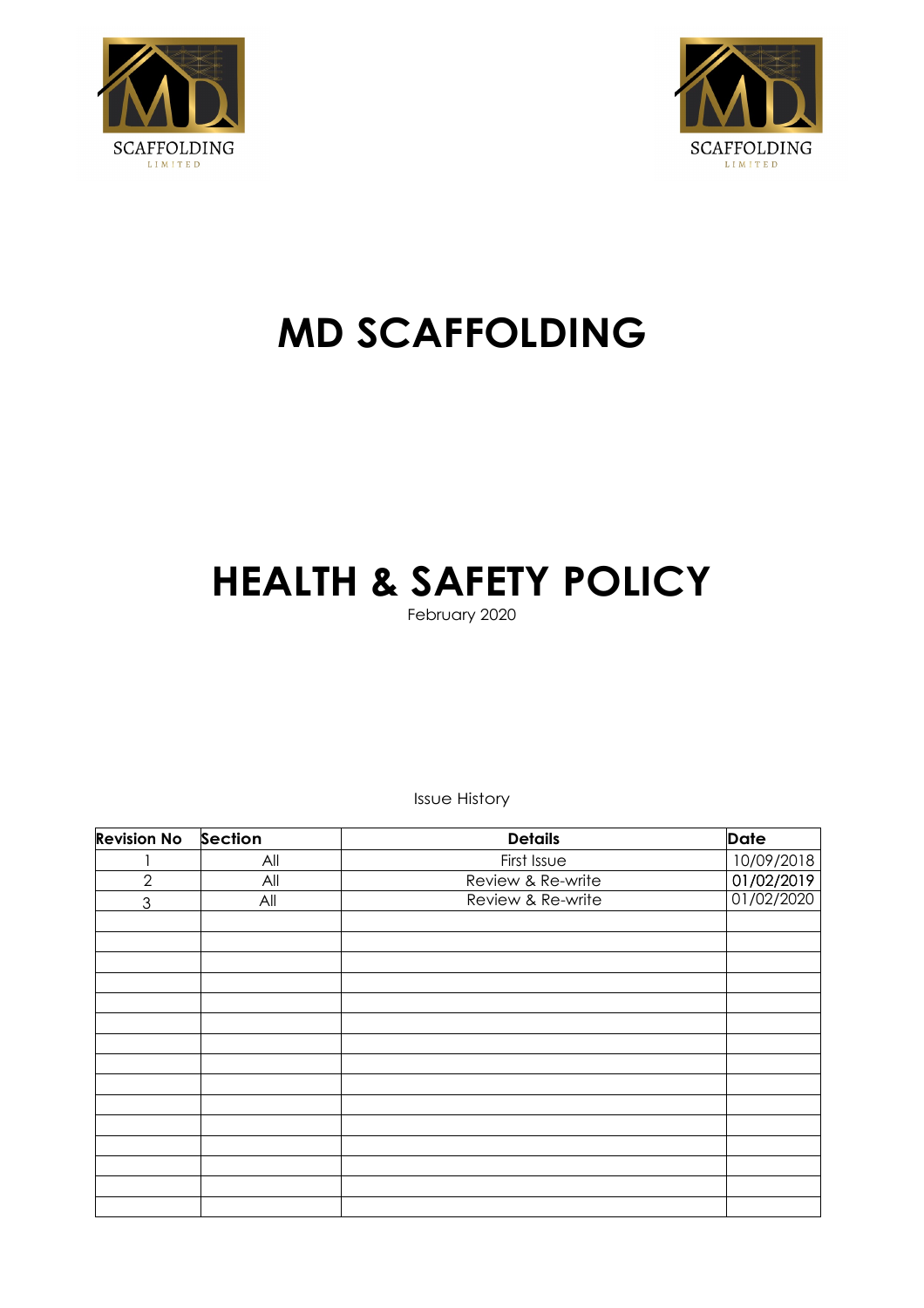### **HEALTH & SAFETY POLICY**

### **Contents**

### **CONTENTS**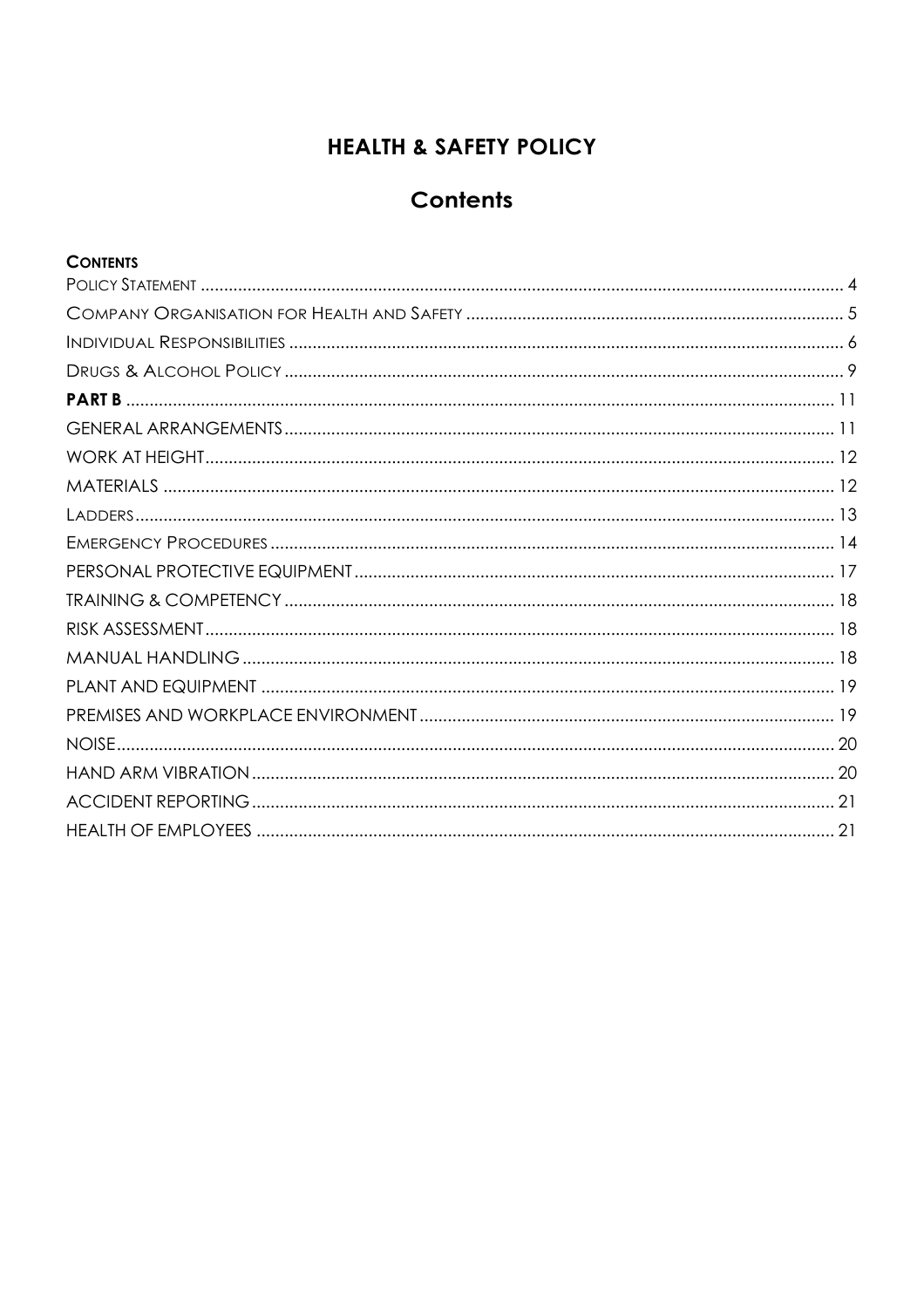# Policy Statement

<span id="page-2-0"></span>This Statement has been prepared to define the way in which MD Scaffolding Ltd intends to manage, comply, and implement all aspects of Health and Safety, the associated regulations, legislation and client requirements.

It is the Company's belief is that it is everyone's responsibility to participate in the occupational Health, Safety and Welfare systems and to contribute towards achieving our overall objectives of the highest standards of accident prevention while continually improving health and safety for employees and others who may be affected by our activities.

It is the policy of the company to:

- 1. Provide, so far as is reasonably practicable, safe methods / systems of work, safe working conditions and a healthy environment, in particular to:
	- ensure the Health & Safety of all employees in connection with the use, handling, storage and transport of any articles or substances.
	- To provide and maintain safe access to and egress from any place of work under our control.
	- To provide and maintain a working environment which is adequate as regards facilities and arrangements for the health and welfare of employees whilst at work.
- 2. Strive for effective and continual improvement of its performance in managing occupational health and safety through implementing an H&S Management System that meets the requirements of OHSAS 18001.
- 3. Communicate the contents of the policy to all employees with the intent that employees are made aware of their individual health and safety obligations and the requirements of OHSAS 18001.
- 4. Provide training and / or instruction as may be necessary to personnel at all levels.
- 5. Provide means of consultation on Health and Safety matters for all employees.
- 6. Provide and display this policy and any such written instructions as are necessary to assist in the regulation of Health and Safety practices and operations.
- 7. Provide a copy of the policy to interested parties.

Occupational health, safety and welfare is all employees' responsibility. Everyone is expected to contribute towards achieving the organisations, overall aims and objectives. Whilst not compromising the integrity of the Management systems.

My aim and those of the Board of Directors is to encourage initiative and adopt best practice in a culture where employees and managers are aware of their individual health and safety responsibilities and are actively engaged and committed to improving standards of Health, Safety and Welfare and to maintaining our Management Systems.

This statement will be reviewed annually (or as and when required) by the MD. It is briefed and acknowledged by all employees on induction and following any policy changes.

Build

Mr Nicanor Bivol

Managing Director Next Review Date: 28/02/2020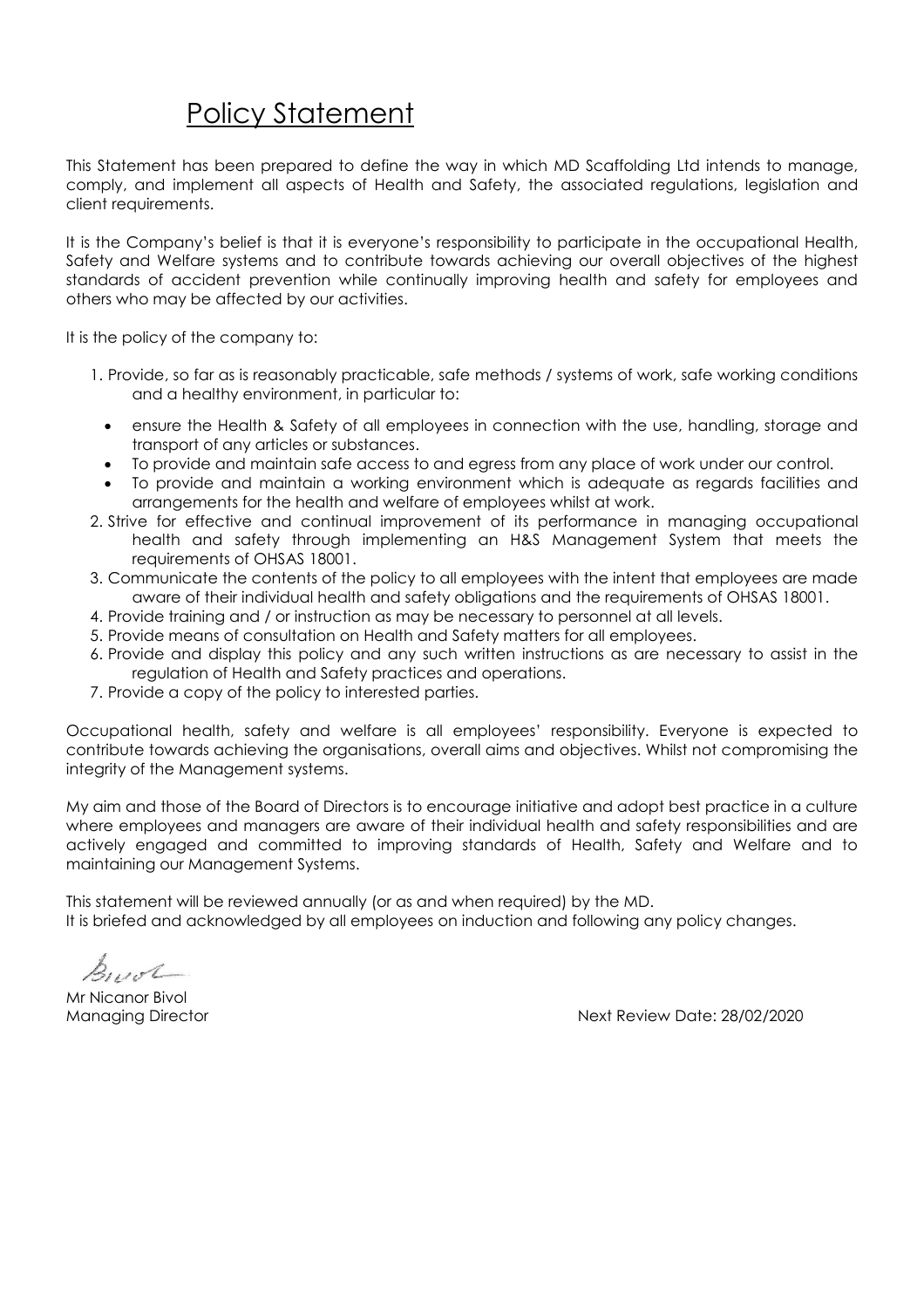# Company Organisation for Health and <u>Safety</u>

<span id="page-3-0"></span>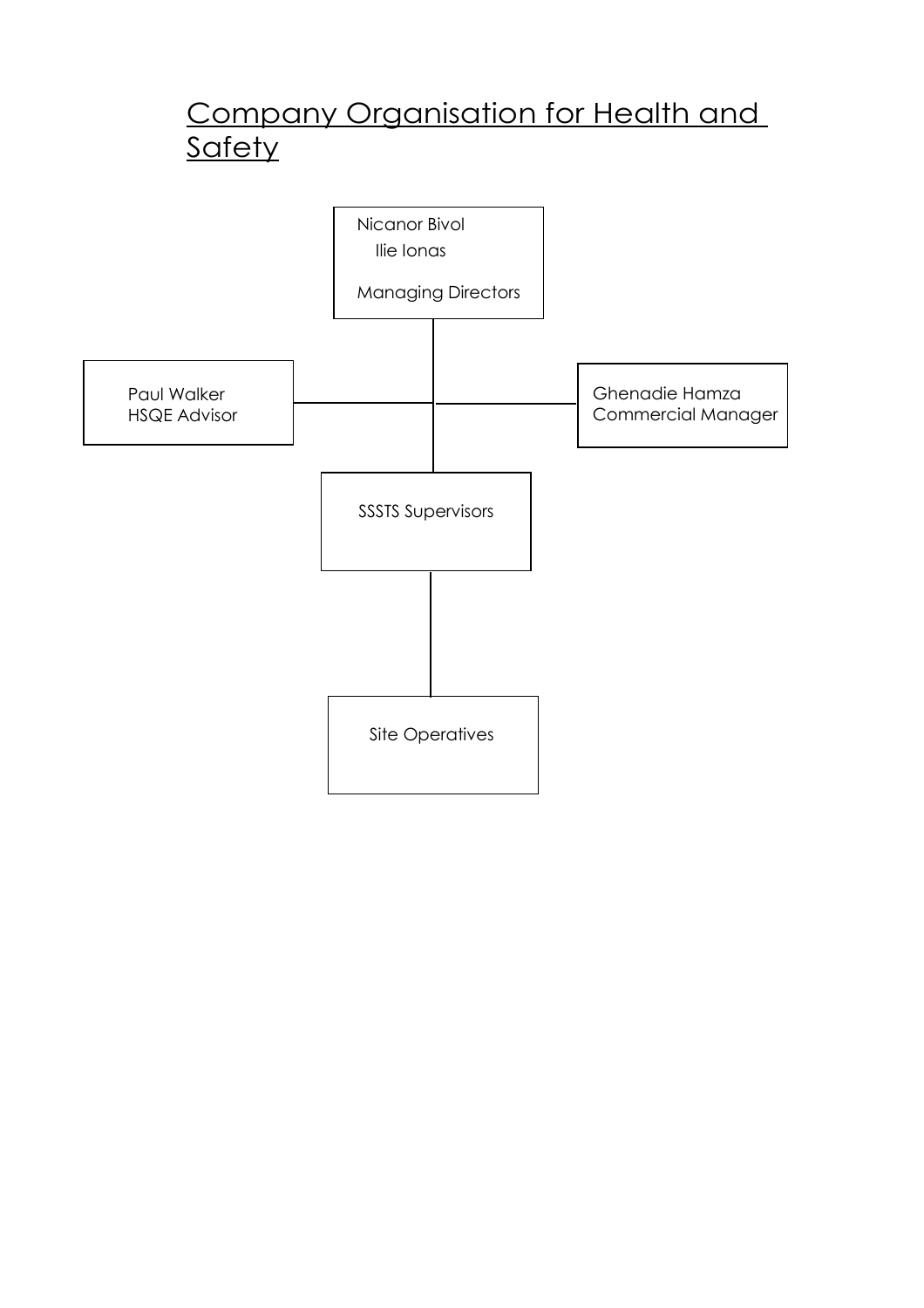### **PART A – RESPONSIBILITIES**

# Individual Responsibilities

### <span id="page-4-0"></span>**Managing Director**

The overall responsibility for Health, Safety and Welfare within the Company lies with the Managing Directors.

The Managing Directors will ensure that adequate funds and facilities are allocated for the implementation of the Company's Safety Policy.

The Managing Director should support at all times the intent of the Company's Safety Policy by taking decisions to implement those recommendations made to him in relation to reducing risks to Employees, Contractors and Visitors to the Company.

The Directors should ensure that persons under their control are adequately trained and fully aware of the hazards involved in the work undertaken by them. A training program should be planned with special attention being given in the job description to all Safety aspects.

Health and Safety should be discussed at Management review meetings as an agenda item. The Managing Director should be informed of the findings to enable a program of corrective action to be implemented where required.

The Managing Director should ensure that: -

- A maintenance schedule for all plant and equipment is created, and that maintenance and repair records are kept.
- All accidents within the Company are promptly investigated to discover their cause so that corrective measures can be considered and implemented with the aim of avoiding a recurrence.
- In the event of a major injury or notifiable dangerous occurrence, the process should be stopped, and the equipment left in its current condition. This should then be followed by action in accordance with the policy for reporting accidents and dangerous occurrences.

The Managing Director should ensure that all relevant statutory provisions and all aids to Safety are made known to his employees. The latter must be able to carry out their duties in accordance with the Health and Safety at Work Act 1974.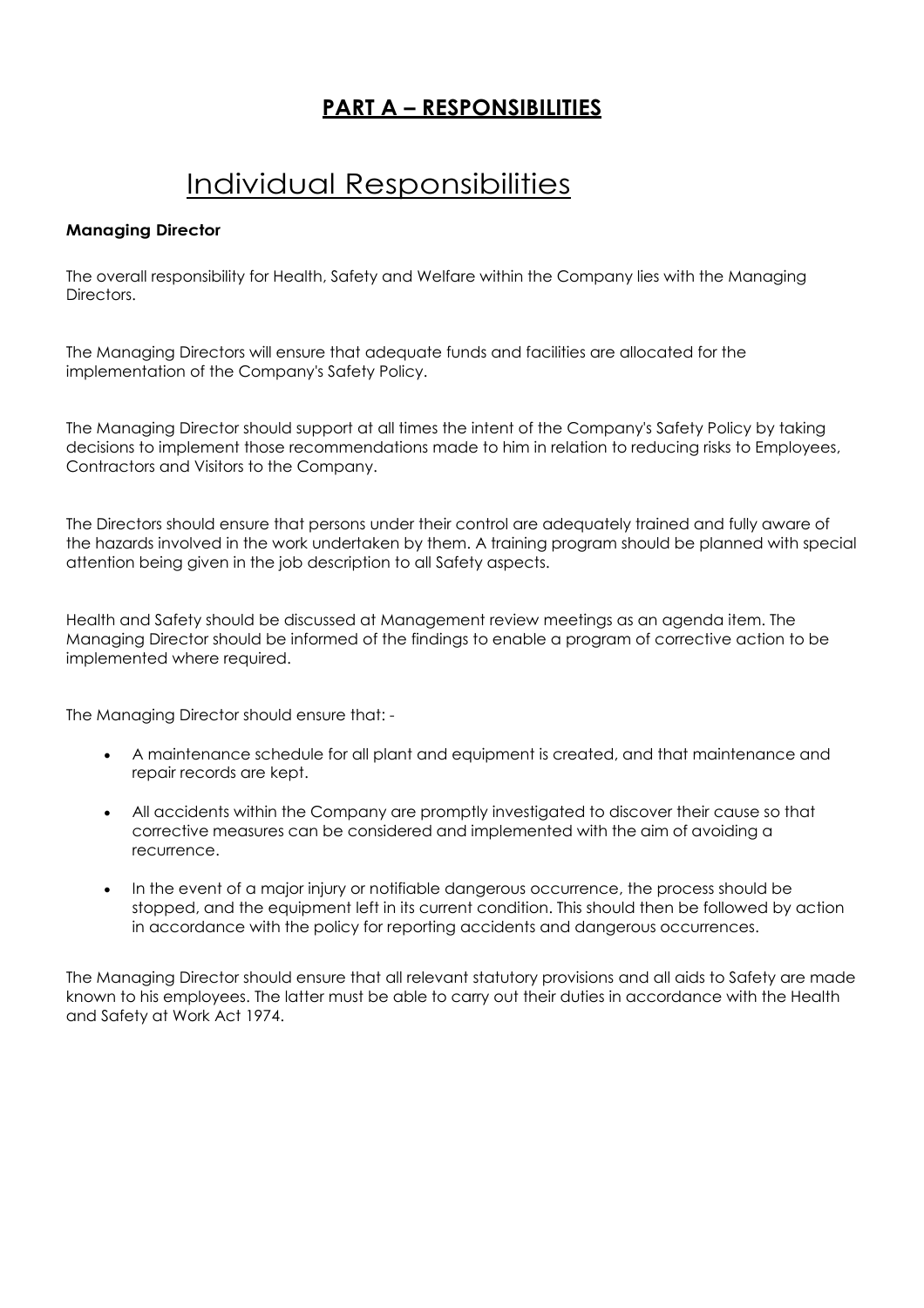### **Supervisors**

- Always observe the requirements of the Companies procedures. Read and understand it and bring it to the attention of all employees under your control, particularly any new employees assigned to your supervision.
- Ensure that you carry out your work in accordance with;
- Statutory Health and Safety Regulations.
- Associated Approved Codes of Practice & technical guidance.
- British Standards.
- Company and supervision Safe Working Procedures and Practices.
- On their first day and before setting them to work, ensure that any new employees assigned to your supervision;
- Have received both Company & Site Safety Inductions.
- Have or shall receive a copy of the Employee Safety Policy.
- Are instructed in safe working procedures and practices.
- Instructed in accident reporting procedures.
- Organise the work areas so that work is carried out to the required minimum Company Policy standards and with the minimum risk to employees, contractors, the public, equipment and materials
- Know and ensure that the work is carried out in compliance with all relative;
	- o Statutory Regulations
	- o Approved Codes of Practice.
	- o British Standards.
- Ensure that the work is carried out in accordance with safe working practices and procedures and in a safe manner at all times.
- Incorporate safety instructions in routine orders and ensure they are adhered to.
- Keep all registers, records and reports up to date, properly completed and in a safe place. Ensure that copies are available and statutory notices and signs are prominently displayed.
- Ensure that the 'Competent Persons' appointed to make the necessary inspections of plant etc. have sufficient experience and knowledge to evaluate all aspects of safety relating to the item(s) being inspected.
- Ensure that you and the employees directly under your control wear all appropriate and adequate personal protective equipment and clothing for the task they are carrying out
- Ensure that safety devices are fitted, properly adjusted and maintained.
- Ensure that plant operators only operate equipment for which they are trained andcompetent.
- Not allow employees to take personal or other risks.
- Not allow horseplay or dangerous practical jokes and reprimand those who ignore their own and other's safety.
- Arrange delivery and stacking to avoid double handling and ensure that off-loading and stacking is carried out in a safe manner.
- Ensure all defective plant and equipment-awaiting repair should be marked or labelled isolated and secured in such a way so as to prevent unauthorised or accidental use.
- Ensure that employees use the correct tools and equipment for the work. Do not improvise.
- Plan and maintain a tidy work area.
- Ensure high standards of housekeeping are implemented and maintained.
- Ensure all rubbish is removed and placed in the waste disposal container. Allow only those materials and equipment required for the work to be drawn from stores.
- Remove all waste materials from the workplace at the end of the working shift.
- Ensure you and your employees maintain a high standard of personal hygiene.
- Report all accidents and damage in accordance with the Company's Health and Safety Policy
- Ensure that all personal injury accidents are recorded in the Accident Book. Ensure that all reportable accidents are managed according to the 'Reporting of Injuries, Diseases and Dangerous Occurrences Regulations' and Company Policy.
- Set a personal example by wearing appropriate personal protective equipment, clothing and footwear at all times.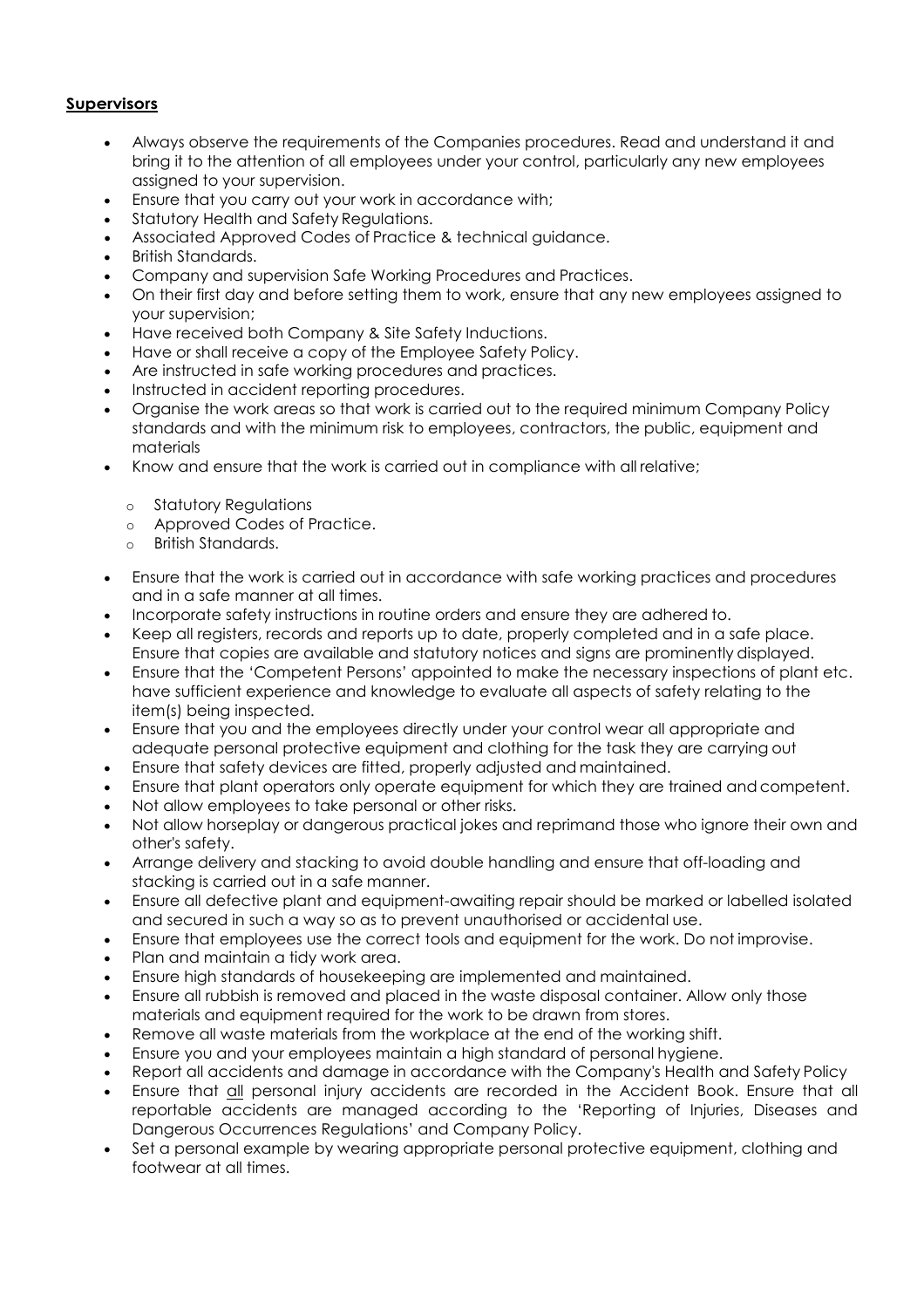### **Employees**

All employees are required to undertake the following: -

- To read and understand the Company's Health and Safety Policy.
- To comply with the Company's Safety Procedures and use methods and systems of work established by the Company.
- To use the correct tools, plant and equipment and report promptly all defects.
- To avoid improvisation which entails any unnecessary risks.
- To use the protective clothing and safety equipment provided.
- To refrain from horseplay and the abuse of welfare facilities.
- To ensure that whenever in doubt regarding matters of Health, Safety or Welfare, their immediate Managing Director is consulted.
- To familiarise themselves with the position of all First Aiders, Fire Fighting equipment etc. and understand the Company's Emergency procedures.
- To respond immediately to Emergency calls and to assemble at the designated points.
- To report all accidents, both minor and serious of any kind to the Managing Director as soon as possible and not later than 24 hours after the accident.
- Employees are reminded that they also have a responsibility to ensure not only their own Health and Safety but also that of their colleagues. The Health and Safety at Work Act 1974 places the following duties and responsibilities on all employees.
- Employees have a duty to take reasonable care for the Health and Safety of themselves and other persons who may be affected by their acts or omissions at work.
- It is the duty of employees to co-operate with Management so far as is necessary to enable that duty or requirement to be performed or complied with.
- Employees have a duty not to interfere with or misuse things provided in the interests or Health and Safety or Welfare.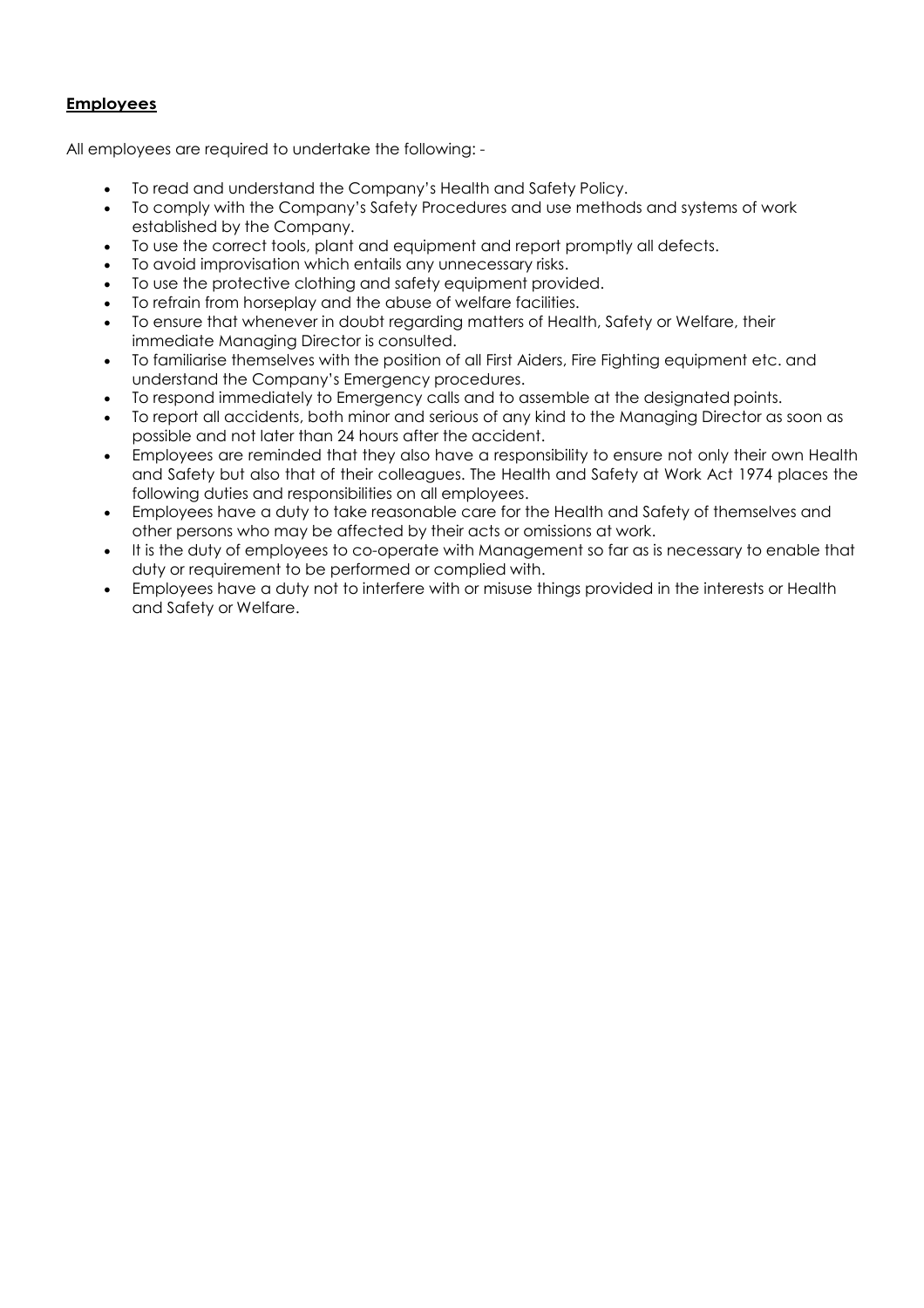# Drugs & Alcohol Policy

### <span id="page-7-0"></span>**General Statement**

MD Scaffolding Ltd is dedicated towards ensuring a safe and healthy working environment for all employees, workers and visitors. It recognises that this can be put at risk by those who misuse alcohol or drugs to such an extent that it may affect their health, performance, conduct and relationships at work.

The policy, which applies to all employees and workers, aims to:

- Promote the health and well-being of employees and workers and to minimise problems at work arising from the effects of alcohol or drugs
- Identify employees and workers with possible problems relating to the effects of alcohol or drugs at an early stage
- Offer employees known to have alcohol or drug-related problems affecting their work referral to an appropriate source for diagnosis and treatment if necessary.

The policy does not apply to an employee who commits a clear breach of company rules due to overindulgence of alcohol on one or more occasions. In these cases, action will be taken under the disciplinary procedure as appropriate. MD Scaffolding Ltd also reserves the right to revert to its disciplinary policy, at any stage whilst following this policy where necessary.

### **Arrangements for Securing the Health and Safety of Workers**

MD Scaffolding Ltd will ensure that employees and workers are aware of the following through training workshops and inductions carried out on site and head office. MD Scaffolding Ltd will also discuss the following with employees and workers;

- Advise all existing employees and all persons starting work of the risks to health arising from the effects of alcohol or drugs (including some legitimately prescribed medications)
- Encourage employees, who may have alcohol or drug-related problems which affect their work, to take advantage of the company referral procedure for diagnosis and treatment
- Enable supervisors and managers to identify job performance problems that may be attributable to the effects of alcohol or drugs and to consult with Human Resources to determine whether there is sufficient concern to warrant a medical evaluation
- In cases where the effects on work of misuse of alcohol or drugs is confirmed or admitted, agree upon a programme of treatment in consultation with Human Resources, the employee, their GP and any support organisation/services (where applicable).
- Refer employees to NHS support services or any relevant support services and monitor and if necessary, participate in the treatment, which may involve recourse to, or liaison with, the general practitioner (GP), counsellor, hospital outpatient department or in-patient care.
- Explain to the employee their entitlement to SSP during any period they are unfit to work whilst undergoing treatment were sickness absence is supported by relevant medical certificate or Self-certificate if less than 7 days.
- Explain to the employee the risk of long-term sick absence from work including risk of termination due to capability.
- Explain to the employee disciplinary action for refusal to accept help or where problem persist or reoccurs.
- Explain to the employee conditions for accepting treatment whilst remaining in employment with a Company within the Group
- Explain to the employee the Group's policy on medical confidentiality
- Explain to the employee the effects on employment rights (including possible suspension without pay or dismissal) if the problem persists or reoccurs.
- Explain to the employee the Group's drugs and alcohol testing policy which allows Companies within the Group to carry out random testing as and when it feels necessary or in accordance with any agreed period or course of treatment.

### **Information and Training**

When MD Scaffolding Ltd feels, it is necessary, the Company will provide information, instruction and training to ensure that employees have the knowledge required:

• To understand the dangers associated with the effects of alcohol or drugs at work and the Group policy regarding this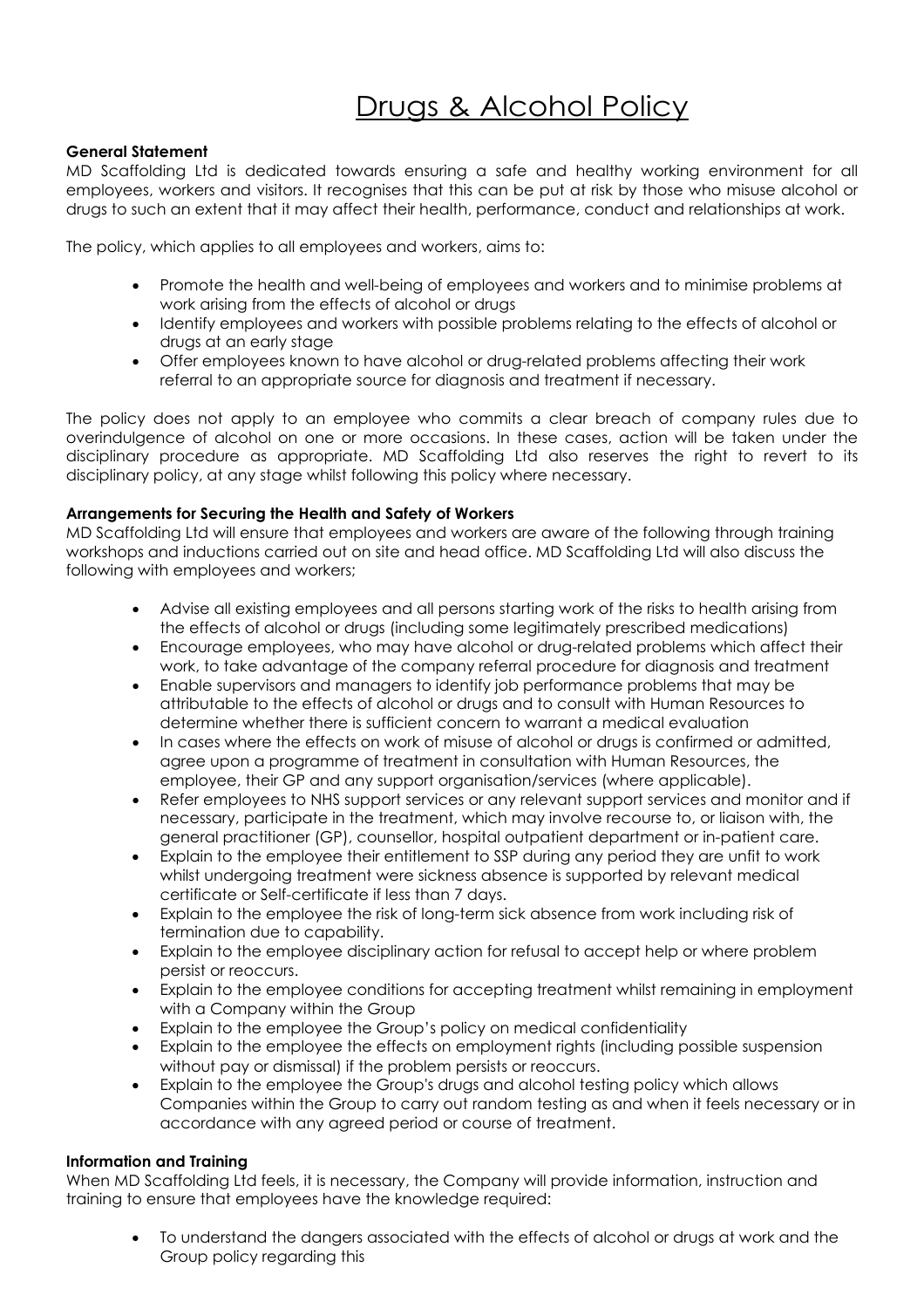- To understand the Group procedures that will be adopted where there is found to be a deterioration in work performance from these effects
- To understand the legal consequences of their actions.

Managers and supervisors will be given additional training, as necessary, to enable them to deal with any physiological problems that may arise as a result of the effects of alcohol or drugs upon work performance.

### **Safe System of Work**

The effects of alcohol or drugs at work can create serious health and safety risks. Therefore, the following rules are mandatory for all members of staff:

- Do not come to work under the influence of alcohol or drugs.
- Do not bring alcohol or non-prescribed drugs on to company premises.
- Check with your doctor or pharmacist about the side-effects of prescribed medications.
- Never drive or operate machinery if you are or may be affected by alcohol or drugs.
- Ask your general practitioner or the company for guidance and advice on sensible limits of alcohol consumption.
- Immediately and confidentially inform HR Department where you suspect a colleague is suffering from alcohol or drug abuse: do not "protect" them by keeping silent as this can endanger lives.
- Ask for assistance if you feel that matters are beyond your own control.

#### **Record Keeping**

MD Scaffolding Ltd shall ensure that adequate records are available to demonstrate that all reasonably practicable health and safety precautions have been utilised, which may include keeping records of training given to personnel with regard to raising awareness of the effects of alcohol and drugs at the workplace.

Where the company has had occasion to discuss a drug or alcohol, related issue, with an individual, appropriate written notes will be kept. The need for medical confidentiality is obviously of paramount importance, records shall therefore be held in a secure environment.

Should any member of staff wish to discuss in confidence any issue referred to in this policy they are welcomed to contact Human Resources Directly. The following contact details may also be useful;

**Drink line is the national alcohol helpline 0800 917 8282.**

**[Alcoholics Anonymous \(AA\)](http://www.alcoholics-anonymous.org.uk/) 0845 796 7555**

**Al-Anon Family Groups UK & Eire (Alcohol helpline) 020 7403 0888**

**FRANK (Drugs help line) 0800 77 66 00**

**Action on Addiction 0845 126 4130**

**Narcotics Anonymous 0300 999 1212**

This statement will be reviewed annually (or as and when required) by the MD. It is briefed and acknowledged by all employees on induction and following any policy changes.

 $B_{\mu\nu}$ ol

Mr Nicanor Bivol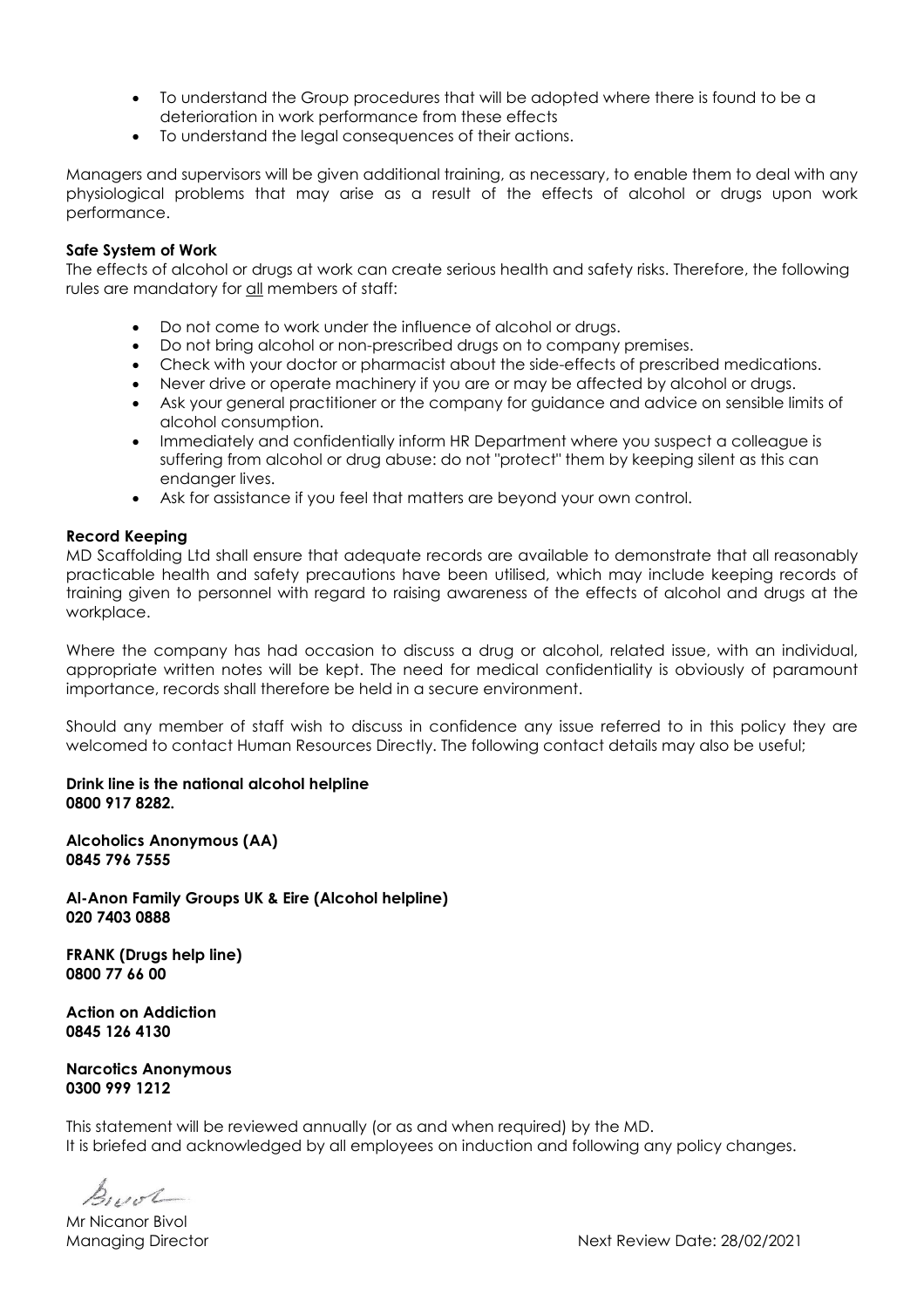### PART B

# <span id="page-9-1"></span><span id="page-9-0"></span>GENERAL ARRANGEMENTS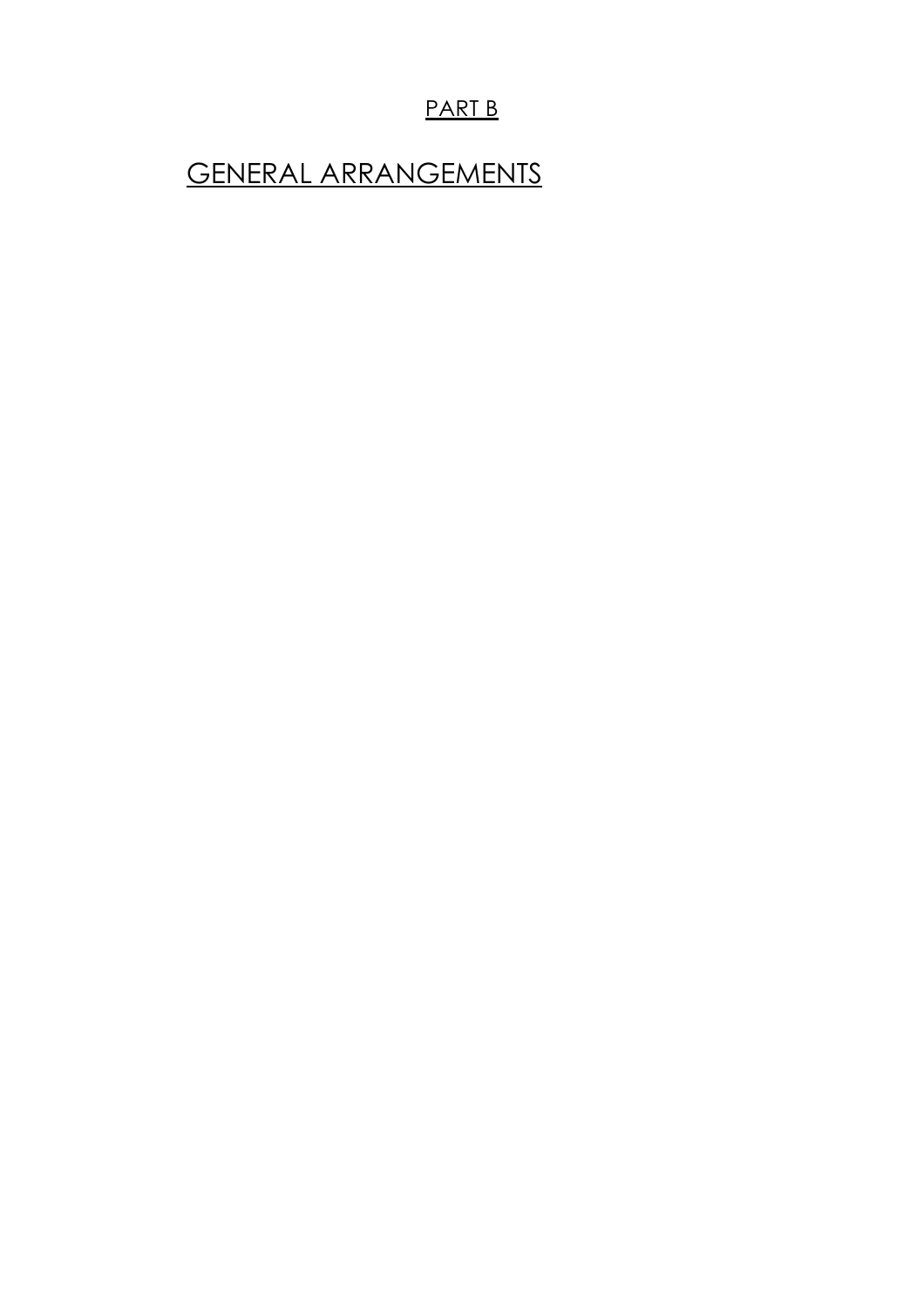# WORK AT HEIGHT

<span id="page-10-0"></span>The Work at Height Regulations 2005

MD Scaffolding shall ensure that work is not carried out at height where it is reasonably practicable to carry out the work safely otherwise than at height.

All reasonable steps shall be taken by the company to provide a safe working environment for employees required to carry out their trade or professional skills at height.

The company shall provide the necessary preventive and protective measures to prevent falls of persons or materials from the workplace and will liase with any other persons involved in the work activity.

The employee and any other person involved in the work activity shall cooperate in the implementation of this policy.

The responsibility for the implementation of this policy lies with The Managing Director.

Only trained and competent persons shall be allowed to erect, dismantle or alter scaffolding. The company will, in consultation with employees and their representatives:

- carry out an assessment of the risks involved in work at height and take steps to eliminate or control them
- provide all the necessary equipment to allow safe access to and egress from the place of work
- provide suitable plant to enable the materials used in the course of the work to be safely lifted to, and stored if necessary, at, the workplace
- when working in an open environment, assess the effect of weather conditions on the type of work being undertaken and, if necessary, halt work temporarily (once the work, plant and equipment have been left in a safe condition) until such time as it is safe to continue
- when working at dusk, night or dawn, provide sufficient local lighting, so that work can be carried out safely and access and egress are easily visible
- arrange for the regular inspection of all equipment required for working at height, particularly where there is a statutory requirement to do so
- appoint a competent person to be responsible for the supervision of the erection, altering and dismantling of scaffolding and for the inspection of equipment used in work at height.

The company will prepare a method statement, incorporating the results of any risk assessments made, for work at height, to be followed by all involved in such work.

Where it is not possible to follow the method statement: no further work should be undertaken, and a responsible person should be informed alternative procedures will be outlined and workers will be advised of these following appropriate consultations.

The company shall provide any information, instruction and training that an employee may require to carry out his or her trade or skill in a safe manner when working at height.

<span id="page-10-1"></span>The company shall ensure that supervisors responsible for ancillary plant and equipment used for the work are suitably and adequately trained and capable of providing the correct information on its use.

# **MATERIALS**

Tubes and Fittings;

Steel scaffold tubes and fittings shall comply with BS EN 39 and BS 1139 Part 2 (incorporating EN 74). Boards;

Boards shall conform to BS 2482 and shall be 225mm wide x 38mm thick and free from: -

- o Splits
- o Warping
- o Notches
- o Paint
- o Nails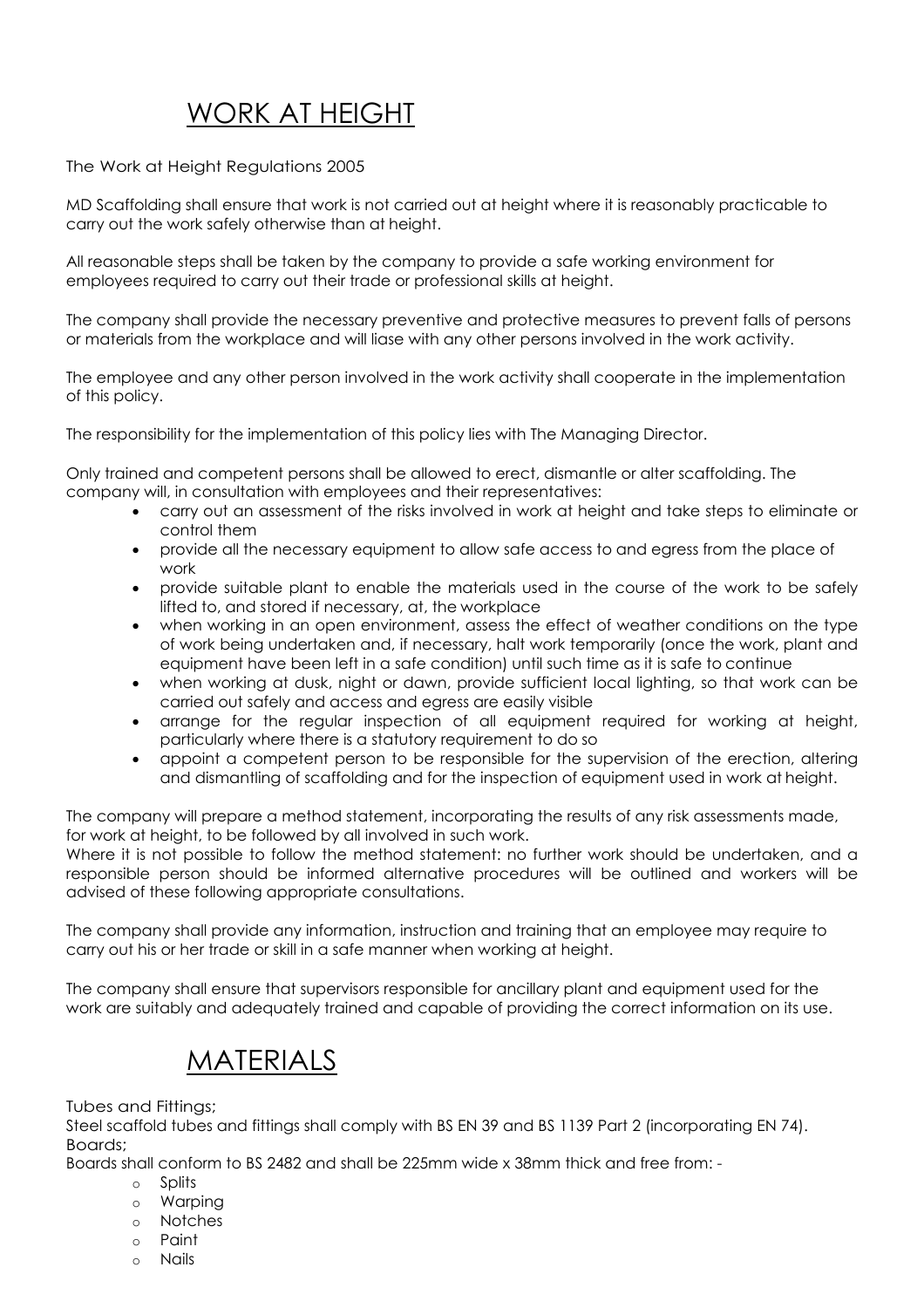- o Excessive knots
- o Face knots shall not exceed 150mm when summed across the width of both faces, the width of a single knot not exceeding 75mm.
- o Edge knots generally should not exceed 28mm.
- o Where an edge knot also appears on the face then it is summed in with the total of the face knots.
- o Generally, there should be a clear distance between knots or knot groups of at least 150mm.
- o The twist in a 3.9m board should not exceed 12mm over the full width.

o

### Ladders

<span id="page-11-0"></span>Timber and aluminum ladders shall be Class 1 and conform to BS 1129

Timber ladders must not be painted as the paint hides defects. Ladders shall be coated with a preservative or clear varnish.

All ladders shall be inspected frequently, and the following points should be checked:

- timber ladders for splits or cracks, splintering, warping or bruising. Metal ladders for mechanical damage,
- rungs for signs of undue wear or movement. No rungs should be missing,
- wedges and tie rods for tightness. Metal reinforcement to stiles for correct position, feet for splitting and fraying.
- Timber or plastic inserts to metal ladders for wear and correct position,

If a ladder cannot be properly repaired, it must be scrapped.

All ladders shall be thoroughly inspected prior to delivery to site and recorded in the ladder inspection register

### **Stacking and Storing of Materials**

All materials not being immediately used must be neatly placed in stillages/fitting bins and returned to the compound area or removed from site. Equipment must not be stacked loose or placed on nonworking lifts.

### **Erection Procedure**

Prior to commencing work a site-specific Risk Assessment and Method Statement shall be produced and all personnel informed of their contents and control measures required.

All scaffolds shall be erected in accordance with Regulation 8 of The Work at Height Regulations 2005, BS EN 12811 & NASC TG:20 & SG4:

The scaffolding of a structure is not to commence until a firm and level area, at least 2m wide from the structure suitable for the purpose has been provided by the Main Contractor.

Any unsuitable founding must be reported to the Main Contractor before the scaffold is erected. All baseboards must span two standards (inside and outside) with the exception of corner standards, where single baseboards of adequate dimensions are permitted.

Loading bay baseboards must span all three standards from inside to out. Scaffold boards shall be secured to prevent them from becoming dislodged.

Guard rails and toe boards shall comply with BS EN 12811 and Regulation 8 Schedule 2 of the Work at Height Regulations 2005.

A double guard rail is to be incorporated into the design on all working lifts and stop-ends. On completion of the scaffolding and prior to use a handover certificate shall be issued to the Main Contractor and a Scafftag placed at each access point

### **Ladder Access**

All ladders must be of suitable length and placed at an inclination of 75°. No support must present a foot fault in the ladder and any protruding tube work must be moved to allow safe movement up and down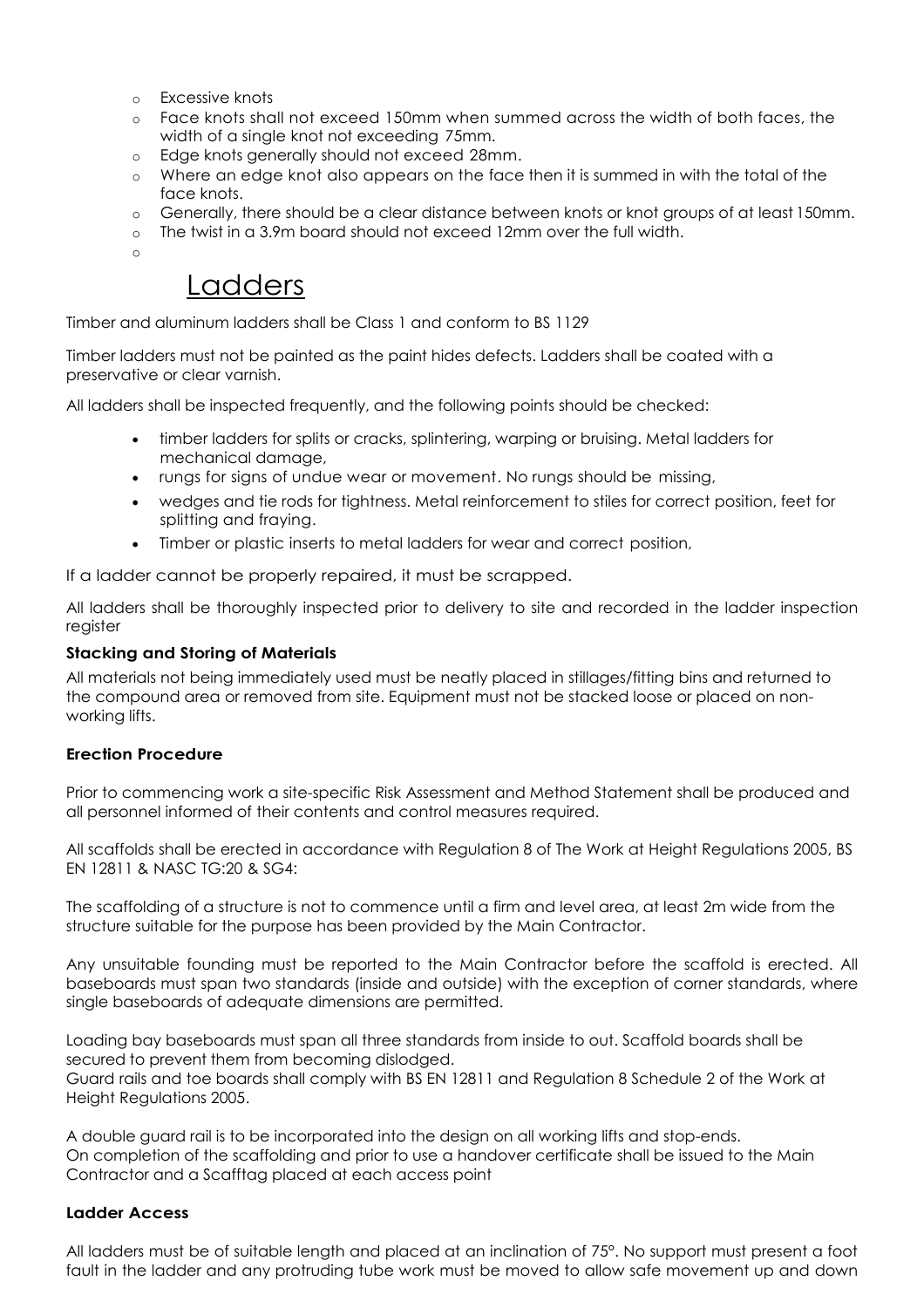the ladder. A short tube fixed on the top guardrail with a 90° coupler shall act as the ladders final support and tie point.

The ladder shall be tied on its stiles using proprietary ladder clamps. Access onto the working platform shall be made by way of an opening in the guardrails of dimensions no more than 600mm and no less than 500mm and shall be protected by a self-closing gate.

## Emergency Procedures

### <span id="page-12-0"></span>Generic Rescue Plan;

### **Scaffolders Rescue Plan – (to be read in conjunction with SG19:17)**

In the event of an operative falling from a scaffold in which he is left suspended in his harness within or adjacent to the scaffold structure, MD Scaffolding Ltd has adopted the following process to carry out rescue procedures in accordance with NASC guidelines SG19:17.

### **Considerations and Compliances**

This rescue procedure is developed with considerations to, and is compliant with the following;

- Health and Safety at Work (etc) Act 1974
- The Working height regulations 2005
- Lifting Operations & Lifting equipment Regulations 1998
- Provision & Use of Work Equipment Requlations 1992
- National Access & Scaffolding Confederation (NASC) Guidance notes SG4:05, TG20:05, SG19:06
- EN 361 (Harness), EN 354 (Lanyards), EN 355 (Shock Absorbers), EN 363 ( Connectors).

Note: This rescue procedure presumes that all scaffolds from which a rescue is to be initiated have sufficient strength and stability to support equipment suspended from, it will not become unstable if a person falls (increasing loading) and is erected to TG20:13 and or design requirements, and that all harnesses & lanyards are presumed inspected as fit for purpose as per harness inspection procedure.

### **Planning**

Ensure that all members of the scaffold team have received training and instruction on the safe system of work, including the rescue and emergency arrangements. Management to ensure work is properly monitored and supervised.

### **Execution of Rescue Plan**

Points for consideration;

- Can the person be rescued by mechanical plant e.g. MEWP (cherry-picker), Scissor lift Telescopic fork lift truck.
- Can the rescue be carried out by decking out lift of scaffold adjacent to person fallen and pulling them onto decked lift.

The rescue must be carried out as quickly as possible (Under 15 minutes starting from when the person fell) to reduces the potential of Toxic Shock within the body.

### **Rescue Options**

### **Use of plant**

If plant is available this method of rescue is probably the safest and quickest. If this option is to be chosen form of rescue the following should be considered before Operatives carry out any work at height activities on an exposed edge;

- Is plant capable of taking additional loading of the "faller"
- Is the ground of which the machine is crossing to get the "faller" can withstand its load?
- Can the machine can reach the "faller" (boom long enough) There is no overhead obstacle that may restrict the rescue being carried out safely/ effectively
- Ensure the boom of the FLT will not collide with any overhead obstacles
- Is the machine capable of taking the loads of both the baskets, the rescuer and the "faller" (including any drop loading).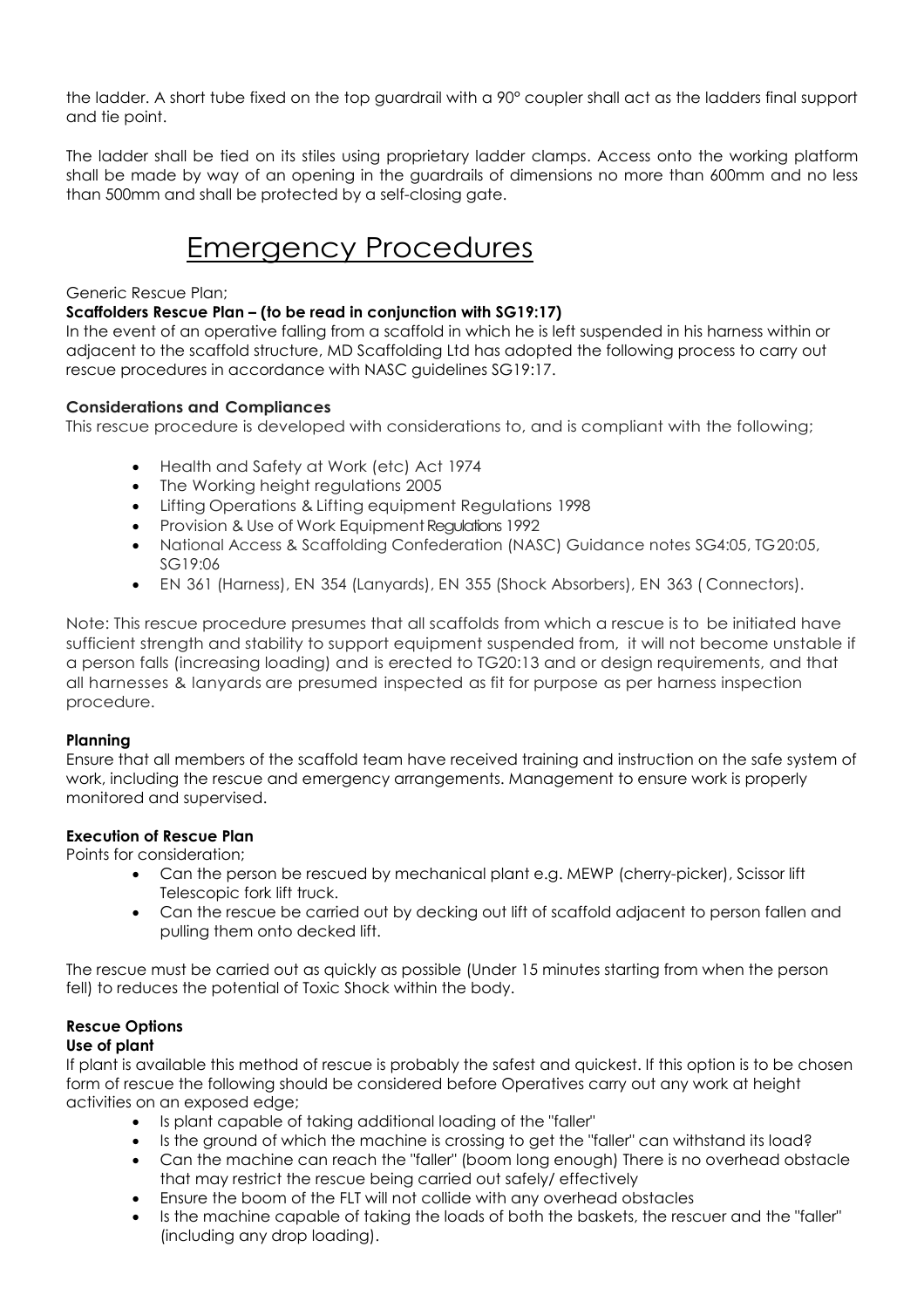If a person has fallen and is suspended in a fall arrest situation by his harness and lanyard, maneuver the MEWP/scissor lift under the "injured party". Slowly elevate the basket (whilst maintaining all-round vision) as to contain the "faller" within. Take the basket high enough (if possible) to allow the "faller" to sit down (in crouched position). Maneuver to the area where the lanyard is clipped to the scaffold/fixing point and release the hook.

Look around to check that there are no obstacles in the way of the basket's descent (e.g. transoms protruding) and lower to ground. Maintain communication with the "faller" to assess his condition. If the basket is big enough for an additional person (preferably a 1st aider) would be helpful to allow driver to focus on his duties. Ensure a qualified first aider is available to assess the condition of the "faller".

### **Pulling into scaffold (using conventional scaffold materials)**

This option is probably the most reliable because it does not rely on plant or specialist equipment and rescue can be carried out by the scaffold operatives. This system can be used when working on tower, independent and birdcage scaffolds.

If this option is to be chosen form of rescue the following should be considered before operatives carry out any work at height activities on an exposed edge:

- All operatives are to be made aware of the requirements of the NASC guidance SG4:05
- All equipment used (e.g. ladders, boards) must be fit for purpose.
- A place for safety is established for "faller and rescuer(s) as soon as is practicable

### **Decking out lift adjacent "faller"**

If a person has fallen and is suspended in a fall arrest situation by his harness and lanyard, rescuers lays a full deck of boards (minimum 5 boards) with adequate supports on the scaffold lift beneath were the "faller" is suspended (i.e. as close to the "faller" as possible). The rescue party shall at all times remain "clipped-on" when carrying out the rescue as per guidance notes SG4:05. The Rescue party shall clip on to the back ledger above them thus minimizing the fall factor they are subjected to. When the deck has been established and the rescuers are secured, they can lean out and pull the "faller" onto the platform.

When he is on the platform (if conscious) do not let him stand up and sit him with his back to a standard in a crouched position. While this process is happening a third member (if available) of the gang can release his lanyard and take it under the ledger and clip it to the back ledger in the same position as the rescue gang.

Keep talking to the "faller" informing him of all the actions that are being taken, Make assessment of "faller" condition (preferably assessed by 1st aider) Ensure that all parties are in a place of safety before deciding the method of getting the "faller" to the ground.

### **Rescuer requirements**

Harness and Lanyard, clear understanding of rescue procedure through training, access to adequate scaffold equipment for rescue, Knowledge of first aid.

### **Rescue by ladder**

This option can be used as a quick method of retrieval but does have its limitations. When considering this option think if a "faller" can climb down a ladder after a fall.

If this option is to be the chosen form of rescue the following should be considered before operatives carry out any work at height activities on an exposed edge:

- That the ladder to be used is long enough to reach the "faller"
- The ground conditions are suitable to foot a ladder
- The ladder option will not increase the hazards of rescue
- The ladder to be used is fit for purpose.

If a person has fallen and is suspended in a fall arrest situation, stand up the ladder situating it to one side of the "faller". Slide the ladder along the ledge until the "faller" can place both feet on the rungs. When he is doing this always remember to foot the ladder securely thus reducing the movement from the "fallers" weight. Always maintain a good communication with the "faller" telling what actions are to be taken.

When he is ready, he will climb up the ladder to un-hook his lanyard from its fixed point and climb down whilst maintaining 3 points of contact on the ladder (both hands and alternate feet).

### **Use of rescue by retrievable Inertia Block**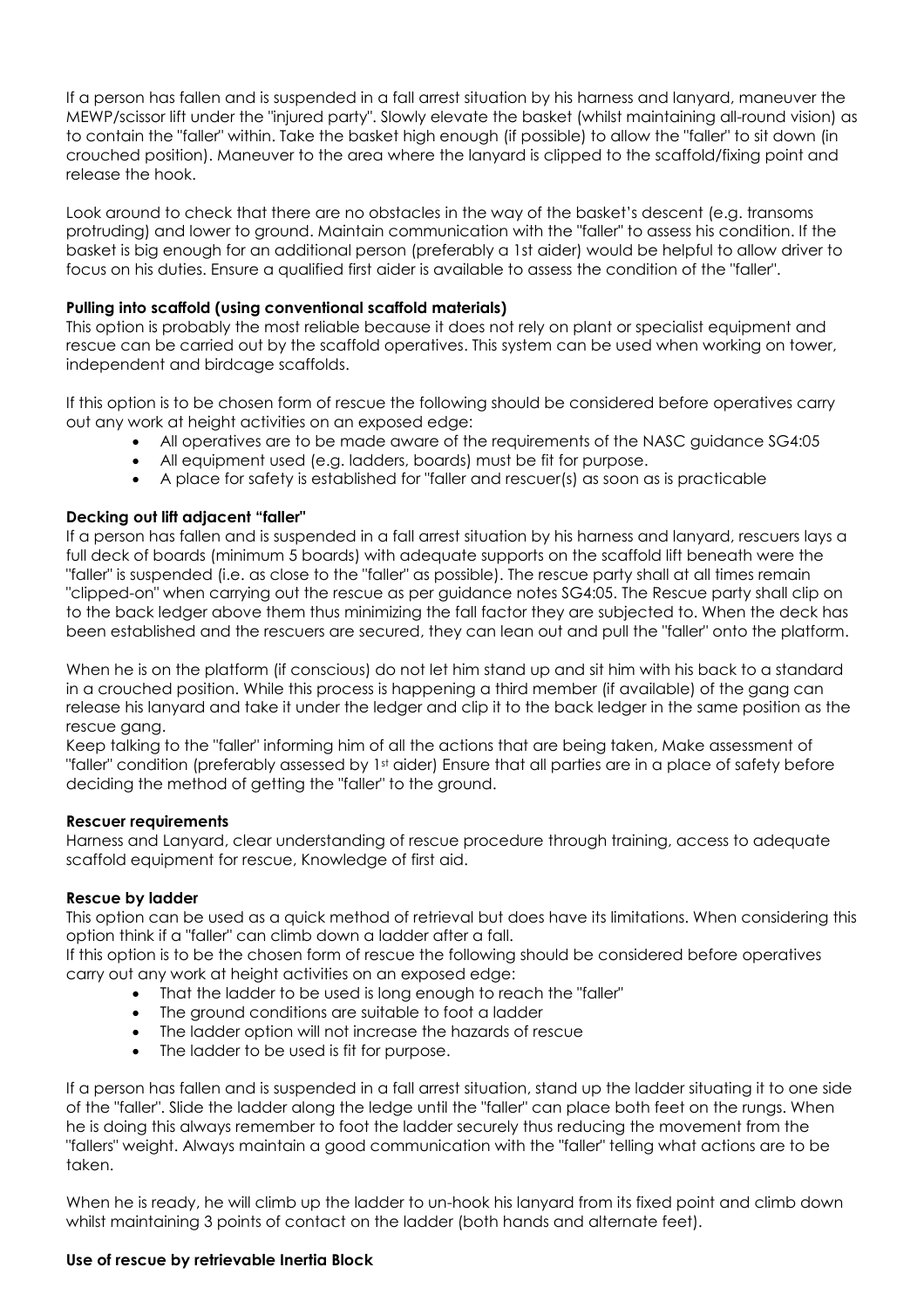This option has a multipurpose function and can be used for fall arrest and rescue situations. It is particularly useful when erecting/dismantling slung/suspended scaffolds. If this option is to be the chosen form of rescue the following should be considered before operatives carry out any work at height activities on an exposed edge:

- The support for the inertia block can take the load of the block and the person
- The line within the block is long enough to reach the ground or place of safety.
- There are no obstacles that could snag the cable of the block during descent.
- The block is serviced and maintained with certificates to confirm this from approved inertia block service center.
- The block has the correct load capacity for its purpose.

Position and secure the retrievable inertia block directly above where the person is to work. Fix the line of the inertia block to the "D" ring on the back of the harness. The person is now ready to work on an exposed ledge.

### **Note Person carrying out rescue must always remain clipped-on and stay in a place of safety.**

If the person loses his footing or has difficulties remove the pin in the storing the arm of the retrieval system. Depending on where the quickest and safest place of safety is locates set the inertia to either lower or raise mode/position. Wind handle in steady motion until person has reached place of safety. Whilst carrying out this operation keep talking to the person informing them of what is happening. When person has reached placed of safety keep him in a crouched position and ensures medical assessment is carried out (preferably by 1st aider).

Take inertia block out of service and send to inertia service center for re-certification.

### **Rescue requirements**

- Clear understanding of rescue procedure
- Harness and lanyard (inspected as fit or purpose)
- Inertia Retrievable block (Serviced)
- Awareness of 1st aiders on site
- Instruction on how to use inertia block.

### **Remember;**

The 1<sup>st</sup> priority MUST be to recover the suspended operative from suspension as quickly as possible, without endangering, unnecessarily, the safety of the rescuer(s) or the casualty. Inform the Emergency Services and Site Management as soon as practicable to make them aware there is an emergency and to request assistance.

If conscious, instruct the suspended operative to take steps to reduce the risk of further injury, from suspension trauma, until rescued? e.g.

- Encourage them to keep all 4 limbs moving to aid blood circulation, by flexing the leg muscles and moving the arms and legs
- Transferring body weight from one side to the other.

Whether the casualty is conscious or unconscious they should be laid flat and then standard first aid guidance should be followed by a competent first aider. Where possible, the remaining operative(s) should assist the emergency services by providing safe access to the casualty e.g. positioning a ladder, installing temporary guardrails, securing the platform boards etc.

The Emergency Services will then make their way to the casualty to administer treatment and make an assessment as to their condition before deciding on the next steps to be taken to get the casualty to ground level, using either the site emergency response team, or the external Emergency Services.

### **IMPORTANT!**

**Where there is potential for suspension trauma the suspension time should be kept to a minimum by getting the suspended scaffolder back to a position of safety as soon as possible. Any scaffolder who has been suspended in a harness must be treated as a medical emergency and seek urgent medical attention, even if they feel o.k.**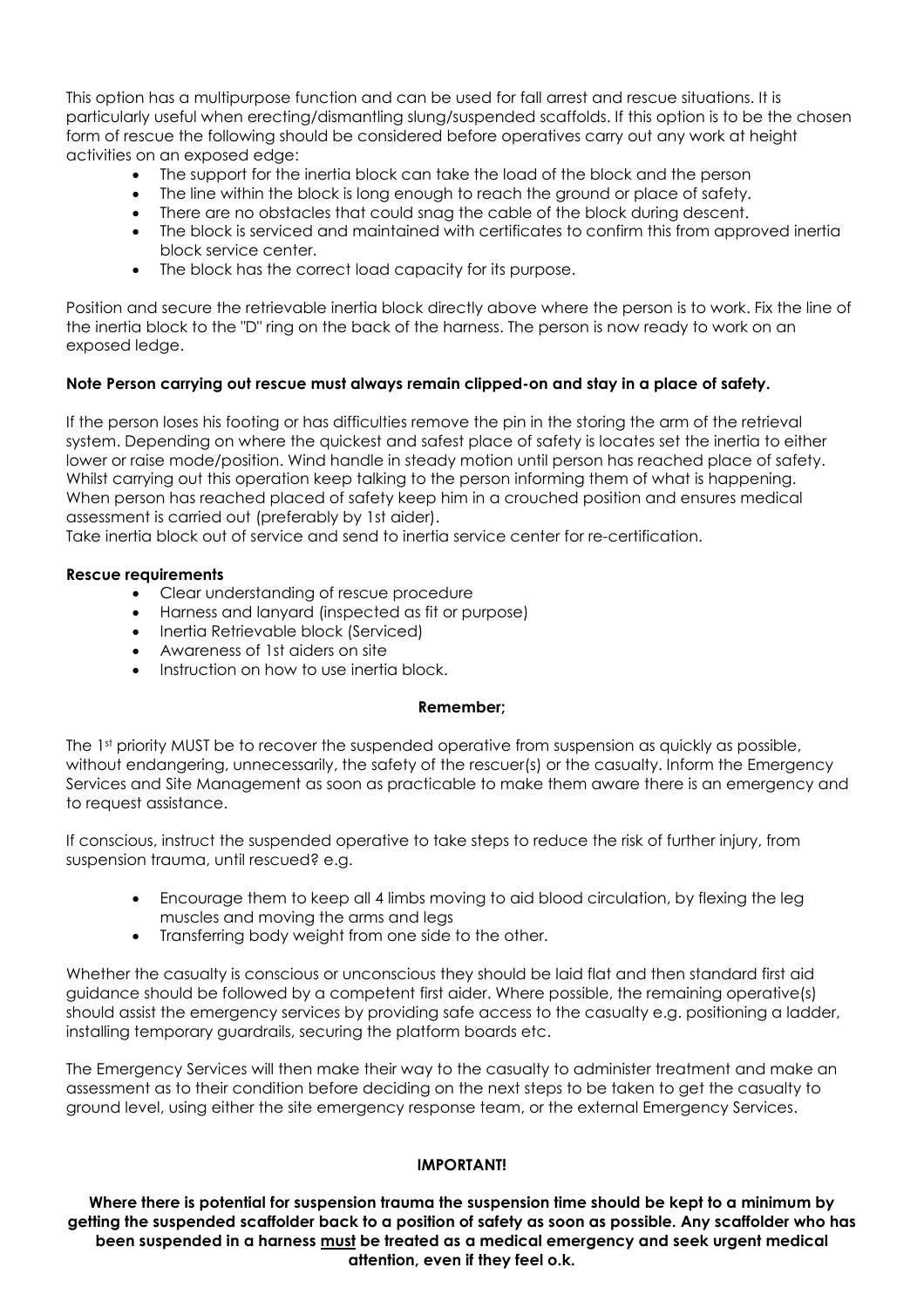**If the operative has been rescued promptly by his colleagues or has self-rescued and no injuries were sustained before, during or after the fall; and provided there was no medical reason for the fall ie a seizure or other sudden loss of consciousness then there is no need to detain them, call an ambulance or refer them to hospital. However, the operative should be seen by a first aider until satisfied they have fully recovered (max 30 mins). or: If the patient is unconscious or semi-conscious, they are best attended by a competent first aider who should ensure that the emergency services are called immediately. They should then ensure the airway is open, the patient is breathing and only then**

# PERSONAL PROTECTIVE EQUIPMENT

<span id="page-15-0"></span>The Management of Health and Safety at Work regulations 1999 The Control of Substances Hazardous to Health Regulations 2002 The Personal Protective Equipment at Work Regulations 1992 (As Amended) T he Noise at Work Regulations 1989

The company will provide personal protective equipment when the risk presented by a work activity cannot be adequately controlled by other means. All reasonable steps will be taken by the company to secure the health and safety of employees who work with PPE.

Where risks to Health and Safety are identified which require Personal Protective Equipment as a means of minimising the risk, the Company will provide free of charge the necessary equipment.

Personal Protective Equipment shall be suitably stored, maintained, cleaned and replaced where necessary

Employees must set a good personal example by wearing/using Personal Protective Equipment when necessary.

Training and information will be provided, where necessary, on the care, use and maintenance of all Personal Protective Equipment supplied to employees.

All Personal Protective Equipment will conform to the required British or EU Standard.

The minimum PPE to be worn on all sites is

- o Hard Hat
- o High Visibility Clothing
- o Safety boots with steel toe caps and sole inserts
- o Gloves

### **Fall Arrest Harnesses Pre-Use Checks**

This level of inspection should be carried out for both harnesses and lanyards at the beginning of each shift and are a means of checking that there are no visible or surface defects with the equipment. Preuse checks should be tactile and visual. The whole lanyard and harness should be subject to the check, by passing it slowly through the hands (e.g. to detect softening or hardening of fibers, ingress of contaminants). This visual check should be undertaken in good light.

Any defects or concerns identified during the pre-use check should be raised with the appointed competent person before the equipment is used. The appointed competent person must carry out a thorough examination and either satisfy themselves that the equipment is safe to use or destroy the equipment depending upon the defect and concern raised.

### **Thorough examinations**

A thorough examination shall be carried out by a trained and competent person at intervals not exceeding 3 months

A thorough examination of equipment shall also be carried out:

- o If there is no evidence that a harness or lanyard has been inspected by a competent person within the last three months:
- o For a new harness before it is issued to the user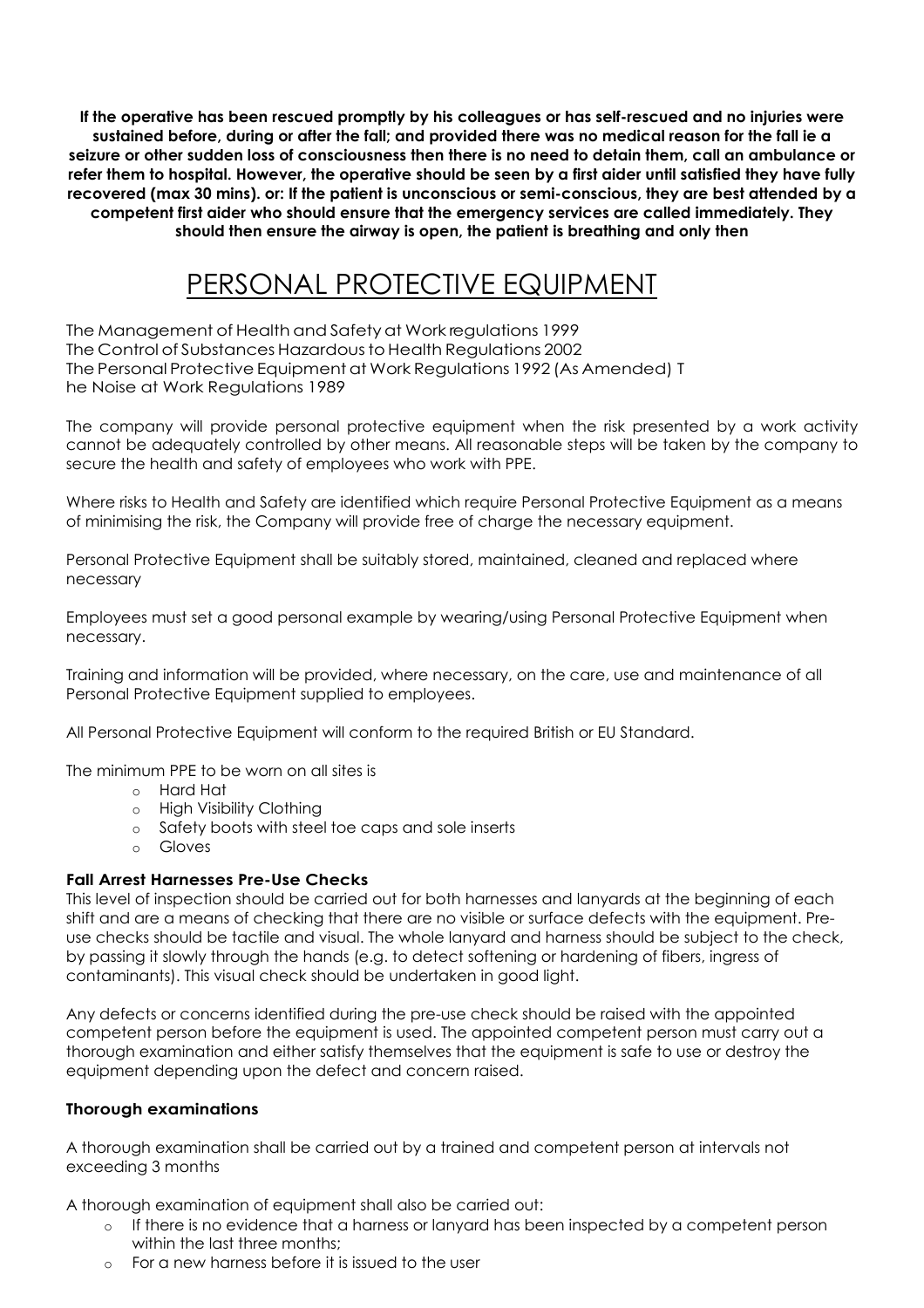- o If identification is not evident;
- o If a harness and lanyard is exposed to a particularly arduous environment e.g. After work in damp or hot conditions.

If any defects or concerns are identified during a thorough examination the equipment must be withdrawn from service and destroyed. The results of every Thorough Examination shall be recorded on the Harness Inspection Register All harnesses shall be stored in such a manner so as they are not contaminated or exposed to high levels of sunlight

# TRAINING & COMPETENCY

<span id="page-16-0"></span>All scaffolders shall be CISRS registered at each gang of scaffolders shall contain at least 1 Part 2 qualified Scaffolder.

<span id="page-16-1"></span>The company shall carry out further individual training as determined by Management as and when required.

# RISK ASSESSMENT

Management of Health and Safety at Work Regulations 1999 (Regulation 3)

- The Company accepts that unless properly controlled some of its operations may present risks to members of staff, and others, and will take all reasonably practicable measures to reduce these risks to an acceptable level.
- The Company will take all reasonable steps to ensure that Risk assessments are carried out which will detail the range of hazards associated with working operations together with any necessary remedialactions.
- Any employee who discovers a hazard during working operations should report the hazard to management so that necessary remedial action can take place.

# MANUAL HANDLING

<span id="page-16-2"></span>Manual Handling Operations Regulations 1992

### **Overview**

This is an important issue throughout Industry as a high proportion of staff absences, insurance claims, etc., arise from tasks involving: -

- the raising, lowering, pulling and pushing of loads
- frequent lifting and turning operations
- rapid repetitive or jerky movements in connection with above
- adopting poor postures at work stations
- using unsuitable seating in transport and plant

### **Risk Assessment**

A competent supervisor, must assess all situations and endeavor to avoid hazardous operations by the use of mechanical aids etc. Where this is not reasonably practical, a more in-depth assessment is legally necessary in which the following four factors must be considered: -

- the task
- the load
- the working environment
- the individual's capability

Reference must be made to the manual handling risk assessment. The purpose of this is to highlight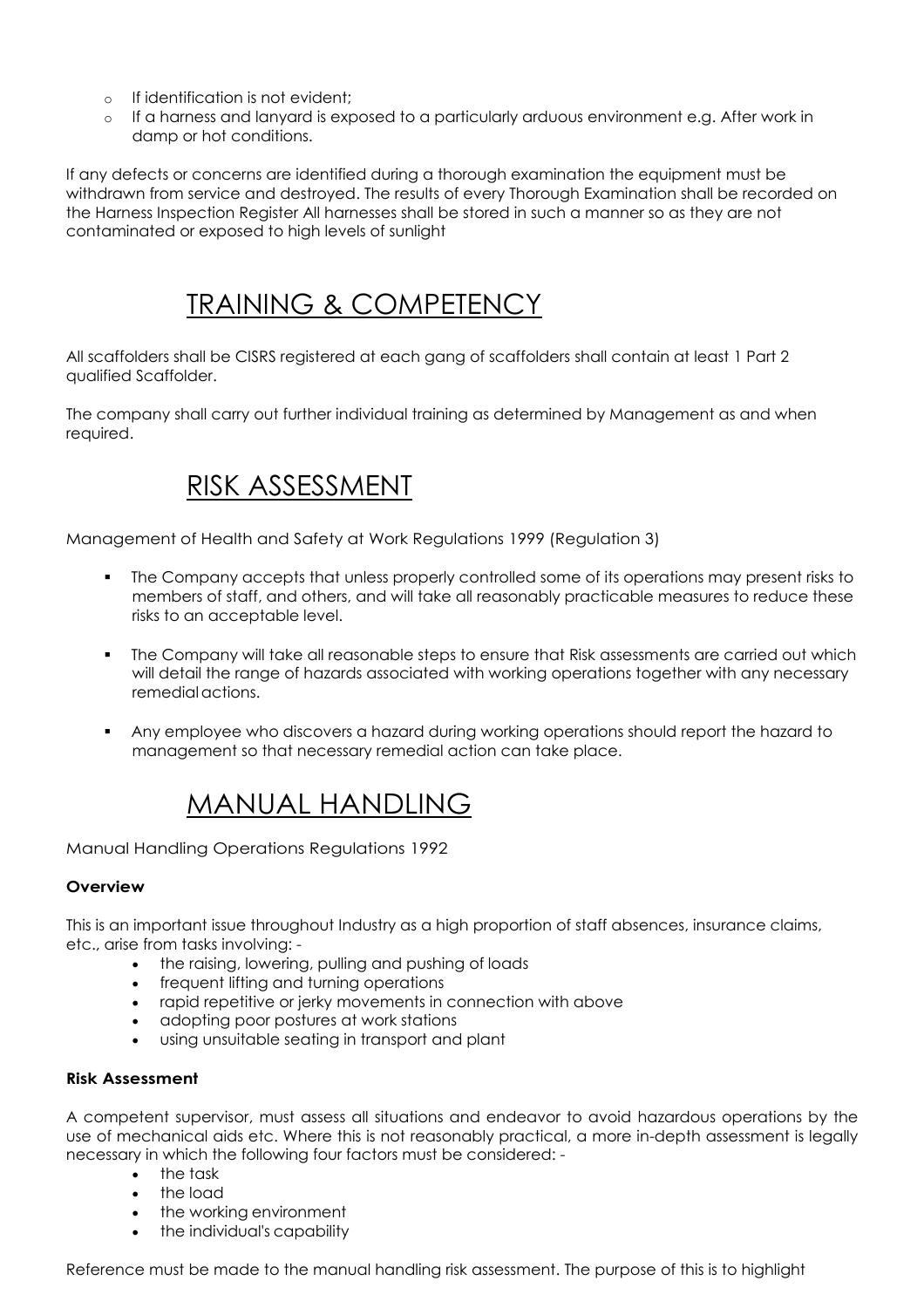<span id="page-17-0"></span>control measures, which will reduce the risk of injury.

# PLANT AND EQUIPMENT

Provision & Use of Work Equipment Regulations 1998

The Company recognises its responsibility under the Work Equipment Regulations 1998 and will ensure that all plant and equipment is suitable and safe for the purpose for which it is used, and is maintained in good order at all times.

A maintenance schedule will be kept the Managing Director, although employees will be delegated responsibility for carrying out checks and maintenance within their own areas.

Records of checks and maintenance will be kept at the plant/equipment locations.

Instruction and training will be given to all employees when required on the use of work plant/ equipment for the purposes of Health and Safety.

Abrasive Wheels

No employee shall mount abrasive wheels unless they have been appointed to do so by Management.

Sufficient training will be given to Employees prior to use of and mounting of Abrasive wheels in accordance with the regulations.

<span id="page-17-1"></span>The Managing Director will keep a register of all appointed persons.

# PREMISES AND WORKPLACE ENVIRONMENT

It is the policy of the Company to ensure the premises and general workplace environment are a safe and healthy place to work.

The Company will endeavor to provide a suitable working environment, maintaining the premises to a high standard of safety and providing the required facilities for hygiene and welfare.

General housekeeping is also regarded as of paramount importance and the Company will ensure that the cleanliness of the workplace, equipment and facilities is to the highest standard. The Company must stress, however, that the willingness and co-operation of all staff is essential to maintain the standard of housekeeping that is desired.

### **WELFARE FACILITIES**

Construction (Design and Management) Regulations 2007 Schedule 2

It is the policy of the company to ensure the health, safety and welfare of all employees, so far as is reasonably practicable.

The company shall ensure that suitable and sufficient rest facilities, sanitary facilities and washing facilities have been provided on site for all employees prior to work commencing

### **INDUCTIONS**

Construction (Design and Management) Regulations 2007

All employees shall be given an induction on commencement of their employment which shall include where relevant the following information

• Contents of the Company's Health & Safety Policy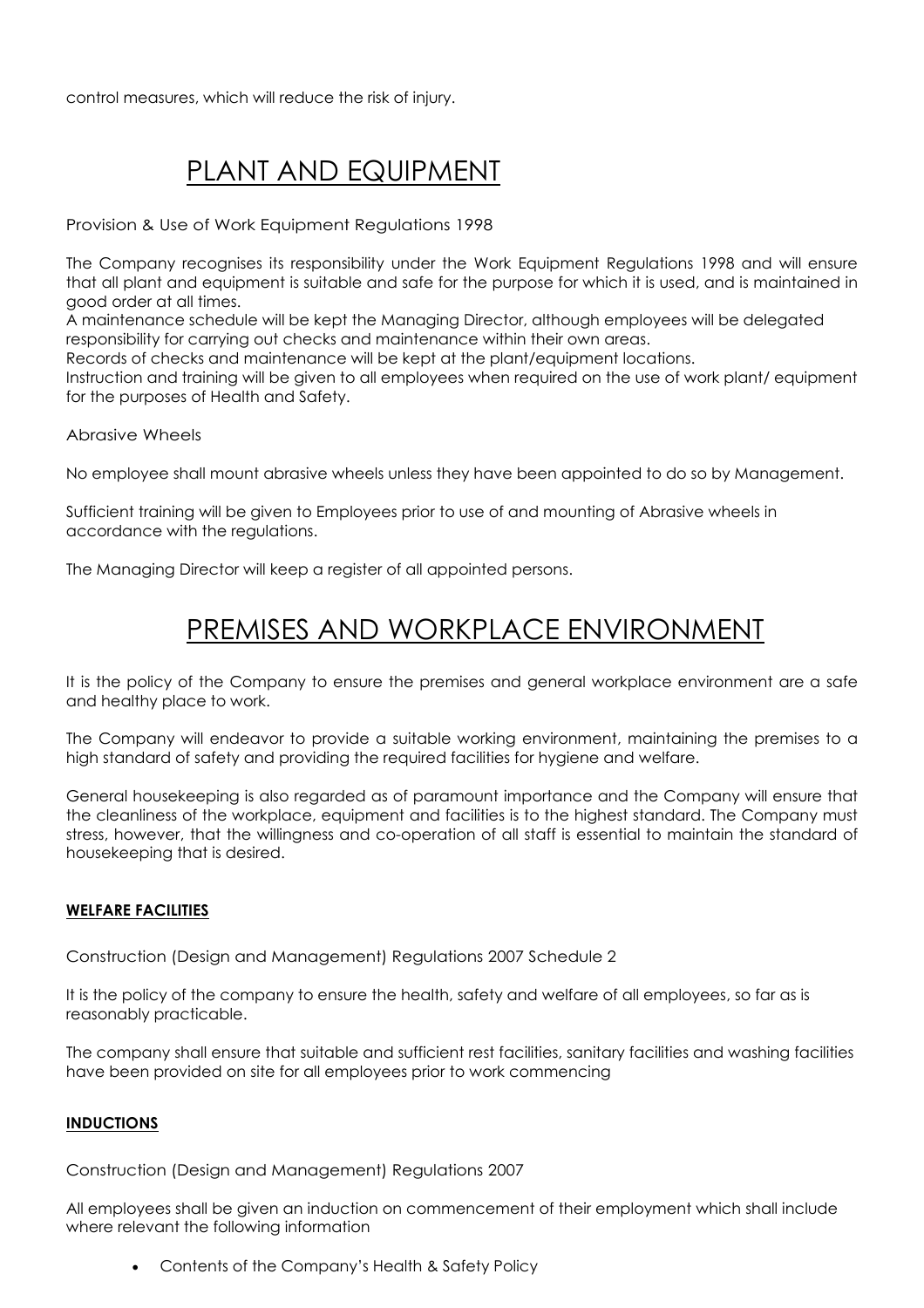- Company Structure
- Company Procedures
- Site & Office rules

### Records

Record the names of persons receiving the induction talks in the Safety Induction Log.

Site Based Employees

All site based employees shall ensure they attend the Main Contractors Site Induction prior to commencing work on site

# NOISE

<span id="page-18-0"></span>The Control of Noise at Work Regulations 2005

Under The Control of Noise at Work Regulations 2005 the Company has a duty to prevent individuals being harmed from noise generated by work activities and the surrounding environment.

The actions required to achieve these objectives are set out in seven Health and Safety Risk Management steps:

- identify noisy activities and environments
- assess the associated risks
- identify all those who might be harmed
- take measurements
- implement controls
- where it is not possible to reduce the noise emitted from machines at source suitable ear protection shall be provided
- record findings of assessments and exposures
- review and revise.

Since no cure for noise induced hearing loss currently exists, effective preventative measures are the only means of protecting the worker. Pre-employment assessment of those who have been previously exposed to significant noise risk and regular audiometric health checks (health surveillance) of those who may continue to be so is very important.

Hearing Protection

Adequate hearing protection shall be provided where noise levels above 80dB(A) cannot be reduced by other means

<span id="page-18-1"></span>Adequate hearing protection shall be used where noise levels above 85dB(A) cannot be reduced by other means

# HAND ARM VIBRATION

The Control of Vibration at Work Regulations 2005

The Company recognises its duty under these regulations to implement risk management arrangements to meet the legal requirements and most importantly, to prevent individuals being harmed from vibration generated by work activities.

The action required to achieve these objectives is set out in the following Health and Safety Risk Management steps: -

- identify hazardous activities
- assess the risks
- identify those who might be harmed
- take measurements ascertain exposure